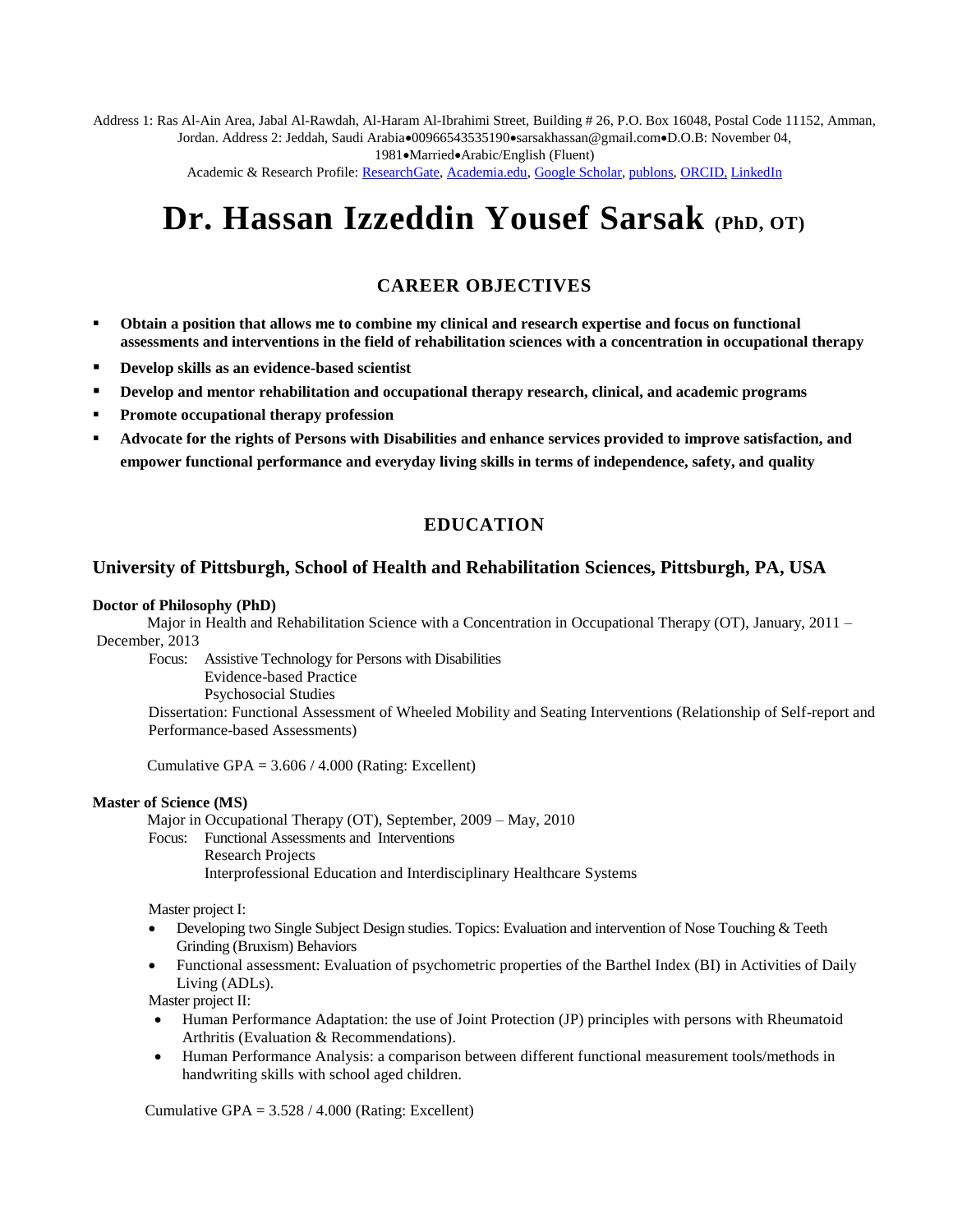# **The University of Jordan, School of Rehabilitation Sciences, Amman, Jordan**

#### **Bachelor of Science (BS)**

Major in Occupational Therapy (OT), September, 1999 – June., 2005 Cumulative GPA =  $2.740 / 4.000$  (Rating: Good)

# **RESEARCH AND TEACHING EXPERIENCE**

#### **Batterjee Medical College (BMC), Occupational Therapy Program, Jeddah, Saudi Arabia**

Founding Chairman/Head of Program (HOP)/Assistant Professor, February 2018 – Present

- Develop occupational therapy (BS) program and curriculum
- Apply to the World Federation of Occupational Therapists (WFOT) Approval for the Education Programs
- Integrate occupational therapy academic curriculum into health sciences curricula at BMC
- Integrate occupational therapy research services into the interdisciplinary rehabilitation team at BMC
- Mentor and teach a variety of special topics and courses in occupational therapy and rehabilitation, such as:
	- Foundations of occupational therapy (OT)
	- Principles & ethics in OT
	- Functional assessment in OT
	- OT process
	- OT theories/approaches
	- Strategies for independent living
	- Assistive technology
	- Wheeled mobility & seating interventions
	- Occupational performance: adaptation & analysis
	- Environment & disability
	- International trends in disability & rehabilitation
	- Therapeutic media in OT
	- Applied OT for psychiatric/pediatric/neurological physical conditions
	- Fundamental clinical skills
	- Research project in OT
	- Community based rehabilitation (CBR)
	- Group therapy
	- Professional documentation for OT practice fieldwork

# **The University of Jordan, School of Rehabilitation, Department of Occupational Therapy, Amman, Jordan**

Lecturer/Head of Students Social Activities Committee/Department Representative, October 2014 – January 2018

- Applied occupational therapy in neurological and physical disorders
- Applied occupational therapy in psychiatry
- Research project in occupational therapy
- Occupational therapy strategies and therapeutic techniques
- **Management and leadership in rehabilitation**

#### **The Hashemite University, School of Allied Health Sciences, Department of Occupational Therapy, Zarqa, Jordan** Lecturer, January 2014 – September 2014

- Occupational therapy treatment for mental health disorders
- Introduction to research methodology
- Theories in occupational therapy
- Developmental pediatrics
- **Special topics in occupational therapy**
- Occupational therapy for geriatrics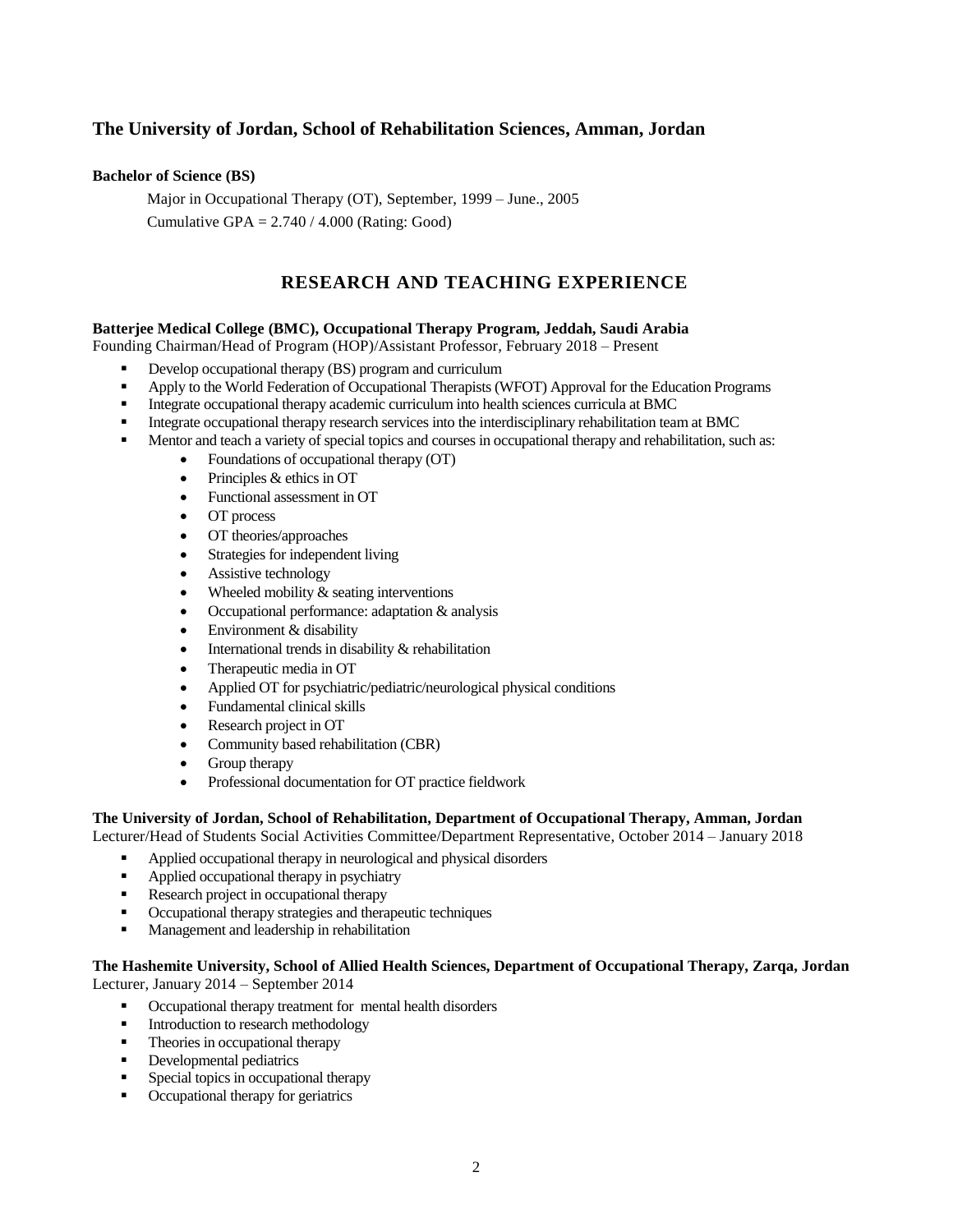#### **University of Pittsburgh, School of Health and Rehabilitation Sciences (SHRS), Department of Occupational Therapy, Pittsburgh, PA, USA**

Research and Teaching Assistant, May 2012 – May 2013

- Enter and analyze research data in different studies (Simulated Teaching, & alternative keyboarding studies)
- Apply statistical programs (i.e., SPSS), create databases of study participants, enter and analyze data for research studies in the Department of Occupational Therapy
- Assist faculty with teaching and labs preparations

#### **University of Pittsburgh, SHRS, Department of Rehabilitation Science & Technology, Pittsburgh, PA, USA** Graduate Student Researcher (GSR), January 2011 – April 2012

- Wheeled mobility and seating interventions (seating biomechanics, ergonomic seating functions, etc.)
- **Pressure ulcers prevention for older adults at nursing homes (prescriptions of properly fitted wheelchairs and**

skin protection & positioning cushions and/or devices, pressure mapping technology, etc.)

Teaching Assistant, January 2012 – April 2012

Course: HRS 3710: Fundamentals of wheelchairs seating and mobility.

#### **University of Pittsburgh, SHRS, Department of Occupational Therapy, Pittsburgh, PA, USA**

Research and Teaching Assistant, September 2009 – December 2010

- **Enter and analyze research data in different studies (Brain Injury, Cardiac Arrest, & alternative keyboarding studies)**
- Check data accuracy via visual basic program in Excel for objective measures
- Assist faculty with teaching and labs preparations

#### **Lectures/Seminars/Workshops/Webinars**

- Sarsak, HI. Answering the Six Questions: Who, What, Why, When, Where, & How about Occupational Therapy, Supporting OT Online Webinar Series, July 08, 2020.
- **Sarsak, HI. Why I Chose Occupational Therapy, Supporting OT Online Webinar Series. April 02, 2020.**
- Sarsak, HI. Social Distancing Puts Telehealth on the Front Lines: Telerehabilitation Services and Role of Occupational Therapy, Supporting OT Online Webinar Series. March 10, 2020.
- Sarsak, HI. Consider Becoming an Occupational Therapist: Future Career in Occupational Therapy for Prospective Students, Supporting OT Online Webinar Series. January 16, 2020.
- Sarsak, HI. Occupational Therapy: The Profession "Living Life To Its Fullest", Supporting OT Online Webinar Series. November 10, 2019.
- Sarsak, HI. Celebrate Occupational Therapy: April is OT Month "Making the Impossible Possible", BMC, Jeddah, KSA. April 08, 2019.
- Sarsak, HI. Overview: Occupational Therapy for Psychiatric Disorders. [Medical City King Saud University/King](http://medicalcity.ksu.edu.sa/en/page/king-khalid-university-hospital)  [Khalid University Hospital, Riyadh, KSA. February 21, 2019.](http://medicalcity.ksu.edu.sa/en/page/king-khalid-university-hospital)
- Sarsak, HI. Developing Wheelchair Training Program (WTP) for Rehabilitation and Occupational Therapy Students, the International Society of Wheelchair Professionals (ISWP) Wheelchair Curriculum Academic Training Partner Pilot Sites Meeting, USA. March 13, 2018.
- Sarsak, HI. Developing Wheelchair Training Program (WTP) for Occupational Therapy Students in Jordan, Al Hussein Society Jordan Center For Training & Inclusion, Amman, Jordan. November 21, 2017.
- Sarsak, HI. Buildings Accessibility for University Students with Disabilities in Jordan, Cairo University, Cairo, Egypt. March 16, 2017.
- Sarsak, HI. Self-perceived Satisfaction and Functional Independence of Wheelchair Users in Jordan, Jordan University for Science and Technology, Irbid, Jordan. November 08, 2016.
- Sarsak, HI. Buildings Accessibility for University Students with Disabilities in Jordan, University of Jordan, Amman, Jordan. May 31, 2015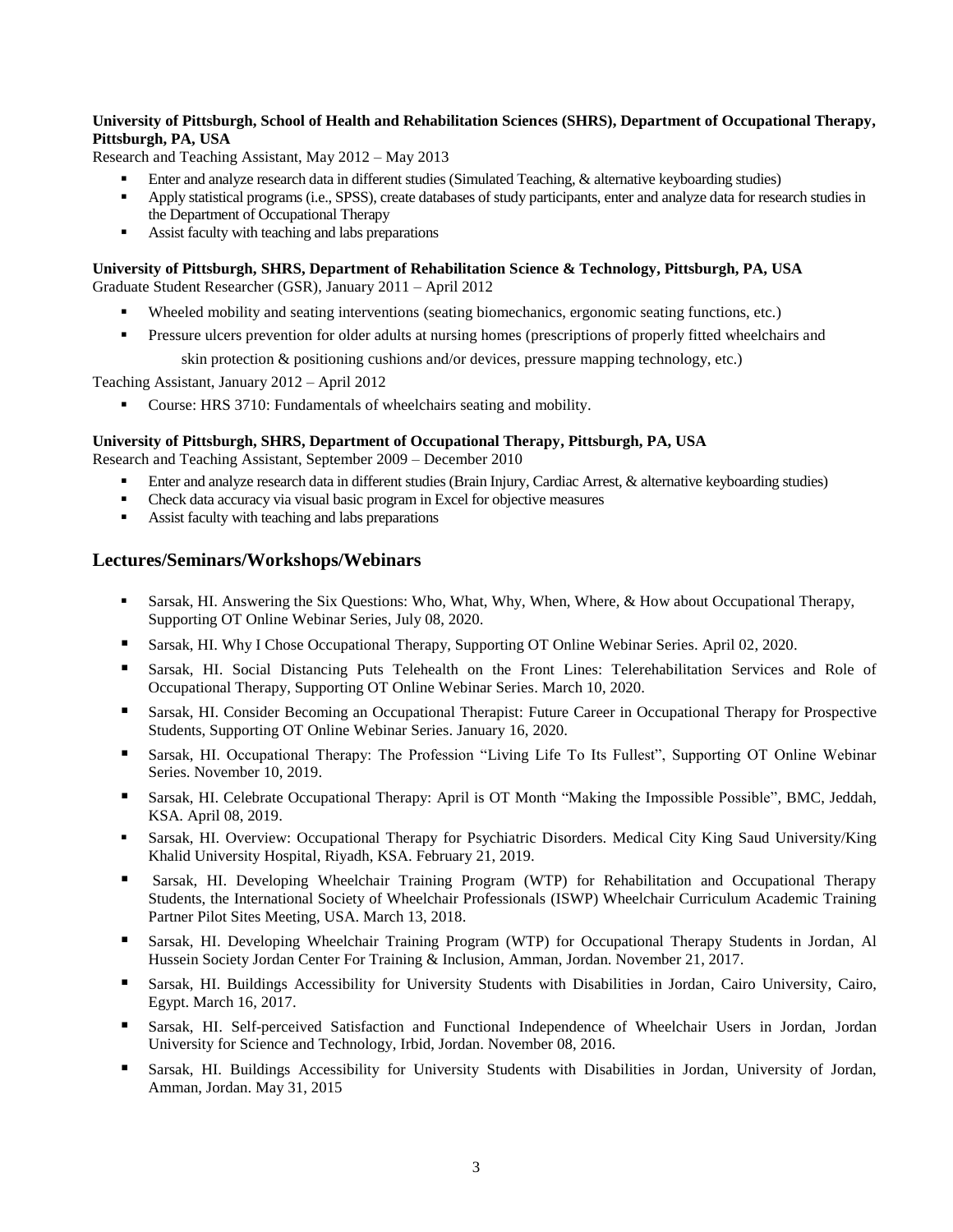- Sarsak, HI. Evidence of Occupational Therapy's Contribution to Healthcare, Cairo University, Cairo, Egypt. March 07, 2015.
- Sarsak, HI. Special Topics in Occupational Therapy, Faculty of Physical Therapy, Cairo University, Cairo, Egypt. March 06, 2015.
- Sarsak, HI. Introduction to Occupational Therapy, Faculty of Physical Therapy, Cairo University, Cairo, Egypt. March 05, 2015.
- Sarsak, HI. Functional Assessment of Wheeled Mobility and Seating Interventions (Relationship of Self-report and Performance-based Assessments), Al Bashir Hospital, Amman, Jordan. June 05, 2014.
- Sarsak, HI. Functional Assessment of Wheeled Mobility and Seating Interventions (Relationship of Self-report and Performance-based Assessments), the Hashemite University, Zarqa, Jordan. April 10, 2014.
- Sarsak, HI. The Occupational Therapy Role in Wheelchair Assessment and Prescription**,** University of Jordan, Amman, Jordan. November 04, 2013.
- Sarsak, HI. Seating Biomechanics: Functional and Clinical Implications**,** University of Jordan, Amman, Jordan. November 04, 2013.
- Sarsak, HI. Functional Assessment of Wheeled Mobility and Seating Interventions (Relationship of Self-report and Performance-based Assessments), University of Jordan, Amman, Jordan. October 30, 2013.
- Sarsak, HI. Functional Assessments and Evaluations for Wheelchair Users, University of Pittsburgh In-house Training for Clinical/Research Graduate Students/Staff, Pittsburgh, Pennsylvania, USA. March 17, 2012.
- Sarsak, HI. Seating Interventions and Wheeled Mobility for Persons with Physical Dysfunctions, University of Pittsburgh In-house Training for Clinical/Research Graduate Students/Staff, Pittsburgh, Pennsylvania, USA. September21, 2011.
- Sarsak, HI. Cognitive Perceptual Skills and Neurodevelopment for Students with Special Needs, Al Nibras International School for Children with Special Needs and Learning Differences, Kuwait. November 19, 2008.
- Sarsak, HI. Writing Skills for Children with Special Needs, Al Nibras International School for Children with Special Needs and Learning Differences, Kuwait. April 14, 2007.
- Sarsak, HI. Pre-academic Skills for Children with Special Needs, Al Nibras International School for Children with Special Needs and Learning Differences, Kuwait. February 10, 2007.

#### **Scientific Conferences**

- C3 G20 Saudi American Healthcare Forum, Virtually Hosted. November, 2020
- **International Conference on Education and Training Evaluation, Virtually Hosted. October, 2020**
- Pearson Middle East Online Conference "In It Together: Effective Communication in the New Digital World", Virtual Web Conferencing. April, 2020.
- Value Based Healthcare Summit, Batterjee Medical College (BMC), Jeddah, KSA. September, 2019.
- <sup>4th</sup> International Psychiatry Conference "Youth and Mental Health: 2030 Vision", King Saud University (KSU), Riyadh, KSA. February, 2019.
- <sup>1st</sup> Annual Scientific Research Forum "Frontier Research and Exploring Extremes in our Society", Batterjee Medical College (BMC), Jeddah, KSA. February, 2019.
- $19<sup>th</sup>$  International Scientific Conference of the Faculty of Physical Therapy at Cairo University "Physical Therapy" and Better Future for Disabled", Cairo, Egypt. March, 2018.
- <sup>3rd</sup> International Conference of Al-Hussein Society-Jordan Center for Training and Inclusion: Physical Therapy Services in Conflict Affected Countries (Jordan, West Bank, Gaza, and Lebanon), Funded by USAID, Dead Sea, Jordan. January, 2018.
- $18<sup>th</sup>$  International Scientific Conference of the Faculty of Physical Therapy at Cairo University "Innovative Physical Therapy and Rehabilitation", Cairo, Egypt. March, 2017.
- The Second Conference of Jordan Universities in Rehabilitation Sciences, Jordan University for Science and Technology, Irbid, Jordan. November, 2016.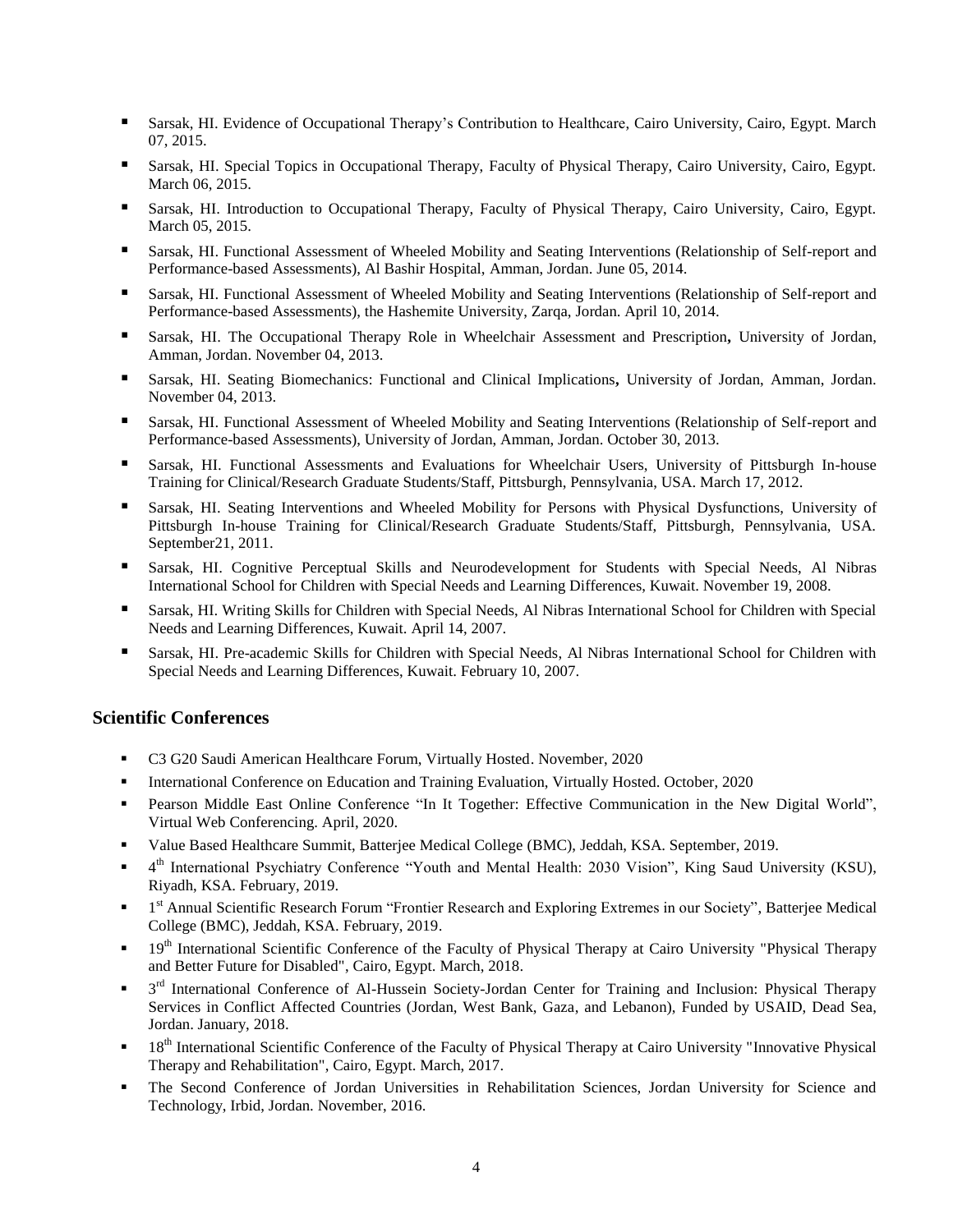- The First Conference of Jordan Universities in Rehabilitation Sciences, University of Jordan, Amman, Jordan. May, 2015.
- Al-Hussein Society-Jordan Center for Training and Inclusion International Conference "Rights for Persons with Disabilities and Environmental Accessibility", Hashemite University, Al Zarqa, Jordan. April, 2015.
- <sup>16th</sup> International Scientific Conference of the Faculty of Physical Therapy at Cairo University "No More Disability", Cairo, Egypt. March, 2015.
- The Scientific Day of the Rehabilitation Center at Al Bashir Hospital, Amman, Jordan. June, 2014.
- $\blacksquare$  29<sup>th</sup> International Seating Symposium, Maryland, USA. March, 2013.
- PEAK Conference for Professional Development at the Universal American School, Kuwait. November, 2008.

# **Research Projects/Conferences Papers**

- **Sarsak, H. I.** (2019). *Overview: Occupational Therapy for Psychiatric Disorders*. Paper presented at the 4<sup>th</sup> International Psychiatry Conference "Youth and Mental Health: 2030 Vision", King Saud University (KSU), Riyadh, KSA.
- Sarsak, H. I. (2019). *Evidence of Occupational Therapy's Contribution to Healthcare*. Manuscript in preparation. Paper presented at the 1<sup>st</sup> Annual Scientific Research Forum "Frontier Research and Exploring Extremes in our Society", Batterjee Medical College (BMC), Jeddah, KSA.
- Sarsak, H. I. (2018). *Developing Wheelchair Training Program (WTP) for Rehabilitation and Occupational Therapy Students*. Paper presented at the 19<sup>th</sup> International Scientific Conference of the Faculty of Physical Therapy at Cairo University "Physical Therapy and Better Future for Disabled", Cairo, Egypt.
- Sarsak, H. I. (2017). *Developing Wheelchair Training Program (WTP) for Occupational Therapy Students in*  Jordan. Paper presented at the 3<sup>rd</sup> International Conference of Al-Hussein Society-Jordan Center for Training and Inclusion, Dead Sea, Jordan.
- Sarsak, H. I. (2016). *Self-Perceived Satisfaction and Functional Independence of Wheelchair users in Jordan*. Paper presented at the Second Conference of Jordan Universities in Rehabilitation Sciences at the University for Science and Technology, Irbid, Jordan.
- Sarsak, H. I. (2015). *Buildings Accessibility for University Students with Disabilities in Jordan*. Paper presented at the First Conference of Jordan Universities in Rehabilitation Sciences at the University of Jordan, Amman, Jordan.
- Sarsak, H. I. (2015). *Buildings Accessibility for University Students with Disabilities in Jordan*. Paper presented at Al-Hussein Society-Jordan Center for Training and Inclusion International Conference "Rights for Persons with Disabilities and Environmental Accessibility" at the Hashemite University, Al Zarqa, Jordan.
- **Sarsak, H. I.** (2015). *Evidence of Occupational Therapy's Contribution to Healthcare*. Paper presented at the 16<sup>th</sup> International Conference of the Faculty of Physical Therapy at Cairo University: No More Disability, Cairo, Egypt.
- **Sarsak, H. I. (2015).** *Special Topics in Occupational Therapy*. Paper presented at the 16<sup>th</sup> International Conference of the Faculty of Physical Therapy at Cairo University: No More Disability, Cairo, Egypt.
- Sarsak, H. I. (2014). *Functional Assessment of Wheeled Mobility and Seating Interventions (Relationship of Selfreport and Performance-based Assessments).* Paper presented at the Scientific Medical Conference of the Ministry of Health at Al Bashir Hospital, Amman, Jordan.
- Sarsak, H. I. (2013). *Functional assessment of wheeled mobility and seating interventions: Relationship of selfreport and performance-based assessments* (Doctoral Dissertation, University of Pittsburgh, 2013).

# **Publications**

- Sarsak, H. I. (2021). Validation of an Arabic translation of the Functioning Everyday with a Wheelchair (FEW) selfreport tool: A pilot study. *The Open Journal of Occupational Therapy, 9(1):* 1-6. https://doi.org/10.15453/2168- 6408.1766
- Sarsak, H. I. (2020). Working from Home: Self-Assessment Computer Workstation Set-up. *[World Federation of](https://www.tandfonline.com/yotb20)  [Occupational Therapists Bulletin,](https://www.tandfonline.com/yotb20)* 1-8. https://doi.org/10.1080/14473828.2020.1852764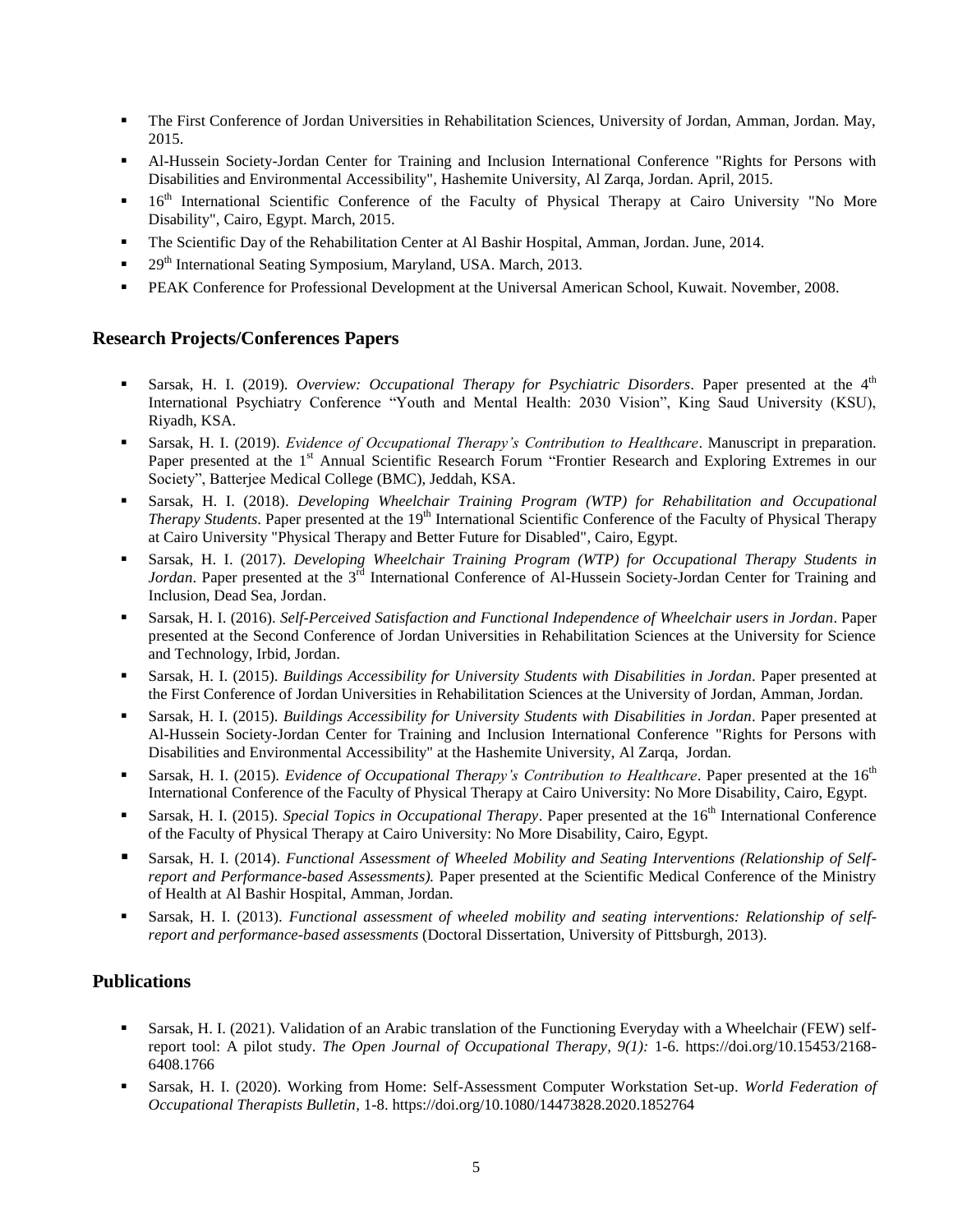- Sarsak, H. I. (2020). Perceptions of the occupational therapy profession among medical and health science students in Saudi Arabia. *Annals of International Occupational Therapy, 3(2):* 78-83. doi: 10.3928/24761222-20191125-03
- Sarsak, H. I. (2020). Telerehabilitation services: A successful paradigm for occupational therapy clinical services? *International Physical Medicine & Rehabilitation Journal, 5(2):* 93‒98. doi: 10.15406/ipmrj.2020.05.00237
- Sarsak, H. I. (2020). PromOTing occupational therapy profession: Answering the ten questions about occupational therapy. *Public Health and Healthcare, 2(1):* 001-0012.
- Sarsak, H. I. (2020). Applied occupational therapy for major depressive disorder: Clinical case report. *MOJ Clinical & Medical Case Reports, 10(2):*31‒34. doi: 10.15406/mojcr.2020.10.00337
- Sarsak, H. I. (2020). Wheelchair Evaluation Process for a Patient with Spinocerebellar Disorder: A Case Report. *Annals of Clinical Case Reports, 5:* 1-5.
- Sarsak, H. I. (2019). Occupational Therapy: From A to Z. *Journal of Community Medicine and Public Health Care, 6(4):*1-6. doi: 10.24966/CMPH-1978/100059
- Sarsak, H. I. (2019). Mobility assistive equipment evaluation for polyarticular osteoarthritis: Clinical case report. *Clinical and Medical Case Reports & Studies, 2(7):* 1-5. doi: 10.9016/2576-6564/1000122
- Sarsak, H. I. (2019). Wheelchair evaluation for a patient with hip osteoarthritis: Case report. *Clinical and Medical Case Reports & Studies, 2(7):* 1-5. doi: 10.9016/2576-6564/1000121
- Sarsak, H. I. (2019). Evidence of occupational therapy's contribution to healthcare. *MOJ Current Research & Reviews, 2 (2):* 42-45. doi: 10.15406/mojcrr.2019.02.00054
- Sarsak, H. I. (2019). Concordance of self-report and performance-based measures of function and differences between clinic and home among wheelchair users. *Journal of Physical Medicine, Rehabilitation & Disabilities, 5(1):*1‒8. doi: 10.24966/PMRD-8670/100030
- Sarsak, H. I. (2019). Association of self-report and performance-based instruments to measure functional performance among wheelchair users. *Journal of Physical Medicine*, Rehabilitation & Disabilities, 5(1):1-11. doi: 10.24966/PMRD-8670/100029
- Sarsak, H. I. (2019). Factors associated with change in functional performance among wheelchair users. *Journal of Physical Medicine, Rehabilitation & Disabilities, 5(1):*1‒12. doi: 10.24966/PMRD-8670/100028
- Sarsak, H. I. (2018). Measuring self–perceived satisfaction and independence of wheelchair users. *MOJ Yoga & Physical Therapy, 3(4):*64‒67. doi: 10.15406/mojypt.2018.03.00046
- Sarsak, H. I. (2018) Assessing building accessibility for university students with disabilities. *MOJ Yoga & Physical Therapy, 3(4)*:69‒75. doi: 10.15406/mojypt.2018.03.00047
- Sarsak, H. I. (2018). Developing wheelchair training program for rehabilitation and occupational therapy students. *MOJ Yoga & Physical Therapy, 3(4):*79‒83. doi: 10.15406/mojypt.2018.03.00049
- Sarsak, H. I. (2018). Role of wheelchairs and wheelchairs assessments: A review. *Advances in Orthopedics and Sports Medicine: AOASM-101. Vol. 1*
- Sarsak, H. I. (2018). Functioning Everyday with a Wheelchair (FEW) tools: A review. *Advances in Orthopedics and Sports Medicine: AOASM-102. Vol. 1*
- Sarsak, H. I. (2018). A review of Simi Linton (1998) claiming disability: Knowledge and identity. *MOJ Current Research & Reviews, 1 (5):* 194-195. doi: 10.15406/mojcrr.2018.01.00031
- Sarsak, H. I. (2018). A review of Reid TR (2009): The healing of America. A global quest for better, cheaper, and fairer health care. *MOJ Current Research & Reviews, 1 (5):* 197-198. doi: 10.15406/mojcrr.2018.01.00032
- Sarsak, H. I. (2018). Children as informants of handwriting performance (self-reports and perceived self-efficacy). *MOJ Current Research & Reviews, 1 (5):* 190-192. doi: 10.15406/mojcrr.2018.01.00030
- Sarsak, H. I. (2018). Review of effects of joint protection education program for patients with rheumatoid arthritis. *Journal of Orthopedics & Rheumatology, 10(5):*316‒319. doi:10.15406/mojor.2018.10.00439
- Sarsak, H. I. (2018). Overview: Dementia and the role of occupational therapy practitioner. *MOJ Yoga & Physical Therapy, 3(5)*:69‒75. doi: 10.15406/mojypt.2018.03.00053
- Sarsak, H. I. (2018). Interventions for depression in older adults and the role of occupational therapy. *Acta Scientific Neurology,* 2(1): 03-05.
- Sarsak, H. I. (2018). The effectiveness of energy conservation techniques in reducing fatigue in clients with multiple sclerosis. *Researches in Arthritis & Bone Study, 1*(3):1-2. RABS.000512.2018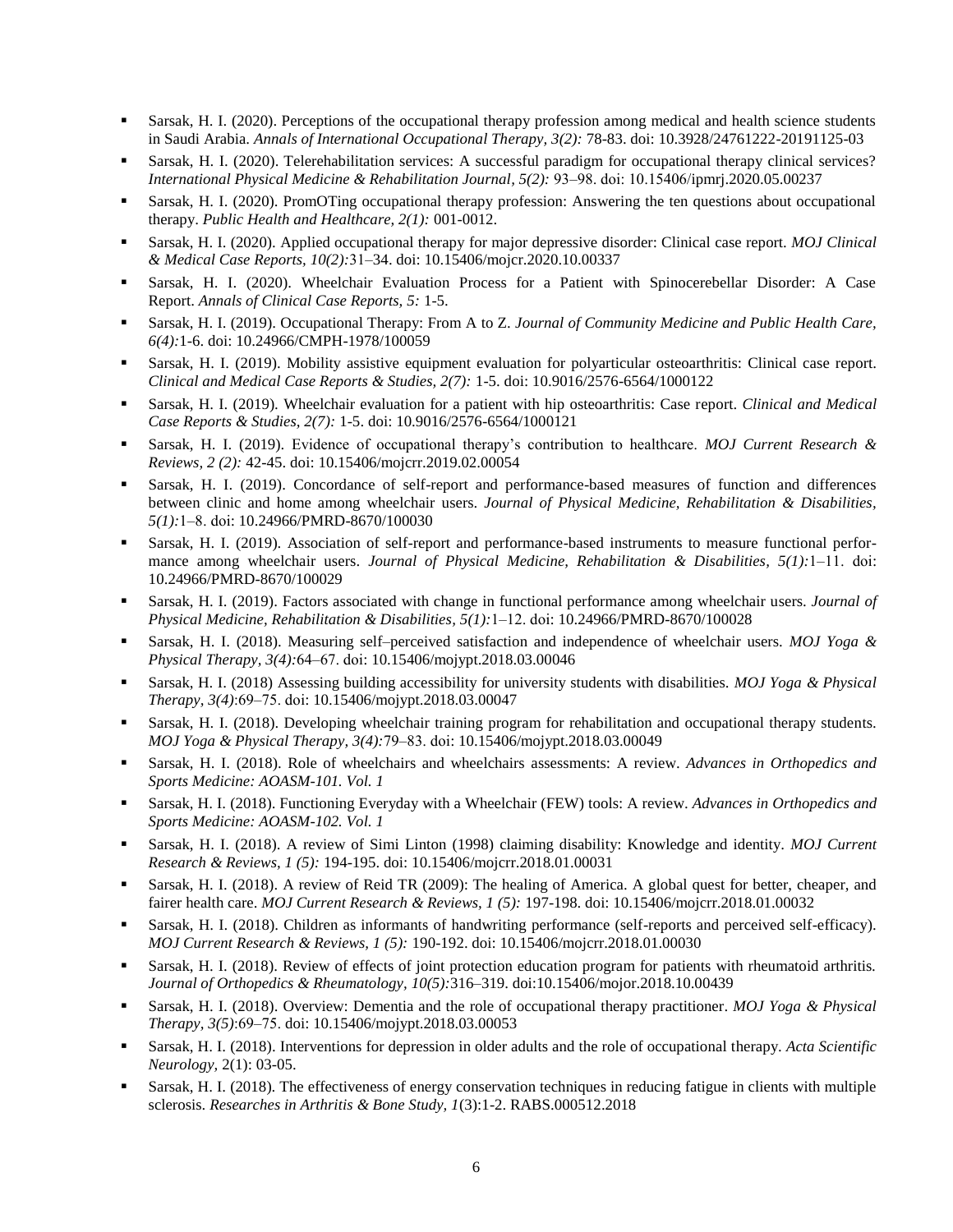- Sarsak, H. I. (2018). Educational standards for developing an entry-level occupational therapy program: An overview. *MOJ Current Research & Reviews, 1 (5):* 238-241. doi: 10.15406/mojcrr.2018.01.00039
- Sarsak, H. I. (2018). The effectiveness of yoga on patients with breast cancer in reducing symptoms of stress: Evidence- Based Review. *Examines in Physical Medicine and Rehabilitation, 2*(1):1-4. doi: 10.31031/EPMR.2018.02.000528.
- Sarsak, H. I. (2018). The occupational therapy process in psychosocial disorders: An overview. *Journal of Neurology, Psychiatry and Brain Research: JNPBR-113, Issue 3*
- Sarsak, H. I. (2018). Effectiveness of aquatic therapy on reducing pain and increasing physical function in adult patients with hip and/or knee osteoarthritis. *Examines in Physical Medicine and Rehabilitation, 2*(1):1-4. doi: 10.31031/EPMR.2018.02.000527.
- Sarsak, H. I. (2018). Review of pressure ulcers management in pediatrics: Assessment, prevention, and intervention. *Journal of Pediatrics and Neonatal Care, 8*(5):245-248. doi: 10.15406/jpnc.2018.08.00350.
- Sarsak, H. I. (2018). Overview: Occupational therapy for psychiatric disorders. *Journal of Psychology and Clinical Psychiatry, 9*(5): 518-521. doi: 10.15406/jpcpy.2018.09.00582.
- Sarsak, H. I. (2018). The effectiveness of mirror therapy with stroke patients in producing improved motor and functional outcomes. *Techniques in Neurosurgery & Neurology, 2*(2): 1-4. doi: 10.31031/TNN.2018.02.000532.
- Sarsak, H. I. (2018). Multisensory environments and the patient with Alzheimer's disease: An evidence-based review. *Techniques in Neurosurgery & Neurology, 2*(2): 1-4. doi: 10.31031/TNN.2018.02.000533.
- Sarsak, H. I. (2018). Assistive technology and pressure ulcers in children: Preventive and interventional options. *Acta Scientific Orthopaedics,* 1(2): 15-18.
- Sarsak, H. I. (2018). Effectiveness of rigid wrist splints on reducing pain and improving hand function in patients with inflammatory arthritis. *Researches in Arthritis & Bone Study, 1*(3):1-4. RABS.000514.2018.
- Sarsak, H. I. (2018). The significant impact of aromatherapy, medical food, exercise training, music with movement, home environment, caregiver characteristics, and occupational therapy on Alzheimer disease. *Psychology and Psychotherapy: Research Study, 1*(4):1-4. doi: 10.31031/PPRS.2018.01.000523.
- Sarsak, H. I. (2018). Evidence for completion of home modifications for decrease in risk of falls and preservation of autonomy. *Gerontology & Geriatrics Studies, 4*(1):1-7. doi: 10.31031/GGS.2018.03.000577.
- Sarsak, H. I. (2018). The effectiveness of Tai Chi exercises on older adults in reducing fear of falling: An evidencebased review. *Gerontology & Geriatrics Studies, 4*(1):1-3. doi: 10.31031/GGS.2018.03.000578.

#### **Books**

- Sarsak, H. I. (in press). *Comprehensive Dictionary in Occupational Therapy.*
- Sarsak, H. I. (2019). *Functional assessment of wheeled mobility and seating interventions: Relationship of selfreport and performance-based assessments*. American Journal of Biomedical Science and Research. Arcadia, CA: BiomedGrid.

# **Contributions to Community Service and Volunteer Work**

- **WFOT Reviewer, "18<sup>th</sup> World Federation of Occupational Therapists (WFOT) Congress "Occupational R-**Evolution", Paris, France, 27-30 March 2022", April-May 2021
- WFOT Volunteer Reviewer, World Federation of Occupational Therapists (WFOT) Narratives Project, UK, February 2021 - Present
- Peer Reviewer, WORK: A Journal of Prevention, Assessment & Rehabilitation: International Peer-reviewed Journal; IOS Press, Amsterdam, The Netherlands, January 2021 - Present
- WFOT Delegate Translator, World Federation of Occupational Therapists (WFOT) Translation Project, Arab Translation Group, UK, September 2020 - Present
	- WFOT Official Documents and Position/Public Statements Translated into Arabic (September 2020 Present)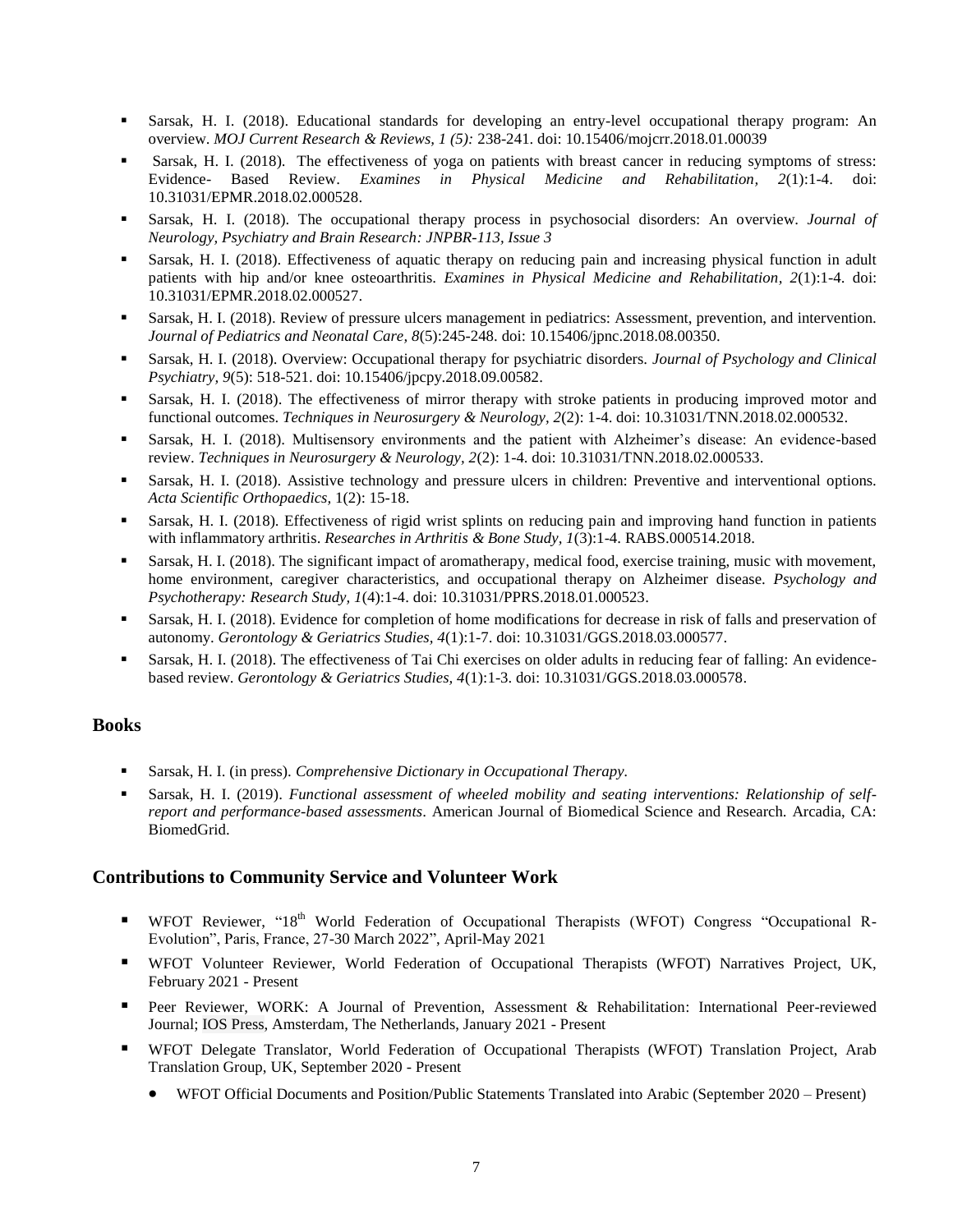- The Impact of COVID-19 for Occupational Therapy: Findings and Recommendations of a Global Survey
- Client Centredness in Occupational Therapy
- Community-Based Rehabilitation
- Guidelines for the Development of WFOT Position Statements
- Occupational Science
- Occupational Therapy and Assistive Technology
- Occupational Therapy and Community-Centred Practice
- Occupational Therapy and Human Rights (Revised)
- Occupational Therapy and Mental Health
- Occupational Therapy and Rehabilitation
- Occupational Therapy in Driving and Community Mobility
- Occupational Therapy in Obesity in Childhood and Adolescence
- Policy on the Use of the Customized WFOT Approved Status Logo for Education Programmes
- Public Statement International Year of Health and Care Workers
- Role of Professional Occupational Therapy Organisations in Monitoring Practice
- WFOT Minimum Standards and COVID-19 Statement
- WFOT Process for the Approval of Education Programmes (Updated April 2020)
- WFOT Process for the Approval of Education Programmes (Updated October 2020)
- Occupational Therapy and Rehabilitation of People Affected by the COVID-19 Pandemic
- Occupational Therapy Response to the COVID-19 Pandemic
- WFOT Statement on Systemic Racism
- WFOT Writing Press Releases
- Community Immunity Ambassador, Let's Break the Chain of COVID-19 Infection, Mohammed Bin Rashid
	- University Of Medicine and Health Sciences (MBRU), Dubai, UAE, April 2020 Present
- Community Health Volunteer, Saudi Commission for Health Specialties, Saudi Arabia, April, 2020 Present
- Clinical Consultant, Saudi German Hospital , Jeddah, Saudi Arabia, October 2019 Present
- **Peer Reviewer, MOJ Current Research & Reviews: International Peer-reviewed Journal; MedCrave Group,** Oklahoma, USA, April 2019 - Present
- Associate Editor, the American Journal of Biomedical Science and Research (AJBSR): International Peer-reviewed Journal; BiomedGrid, California, USA, March 2019 - Present
- Peer Reviewer/Editor, the Journal of Rehabilitation Research: International Peer-reviewed Journal; Bilingual Publishing CO., Singapore, March 2019 - Present
- Honorable Editor, CPQ Neurology and Psychology (CPQNP): International Peer-reviewed Journal; Cient Periodique, Toronto, Canada, February 2019 - Present
- Peer Reviewer/Editor, Syntax Journal of Orthopedics: International Peer-reviewed Journal; Syntax Publishers, Wilmington, USA, February 2019 - Present
- Associate Editor, Medical Journal of Clinical Trials & Case Studies (MJCCS): International Peer-reviewed Journal; Medwin Publishers, Troy, Michigan, USA, November 2018 - Present
- **Peer Reviewer, Journal of Psychology & Clinical Psychiatry: International Peer-reviewed Journal; MedCrave** Group, Oklahoma, USA, October 2018 - Present
- **Peer Reviewer, Advances in Orthopaedics and Sports Medicine: International Peer-reviewed Journal; Kosmos** Publishers, Nashville, Tennessee, USA, September 2018 - Present
- Advocate/Promoter, "Occupational Therapy: The Profession", Saudi Arabia Community, February 2018 Present
- Active Member, the Integration Committee, the International Society of Wheelchair Professionals (ISWP), USA,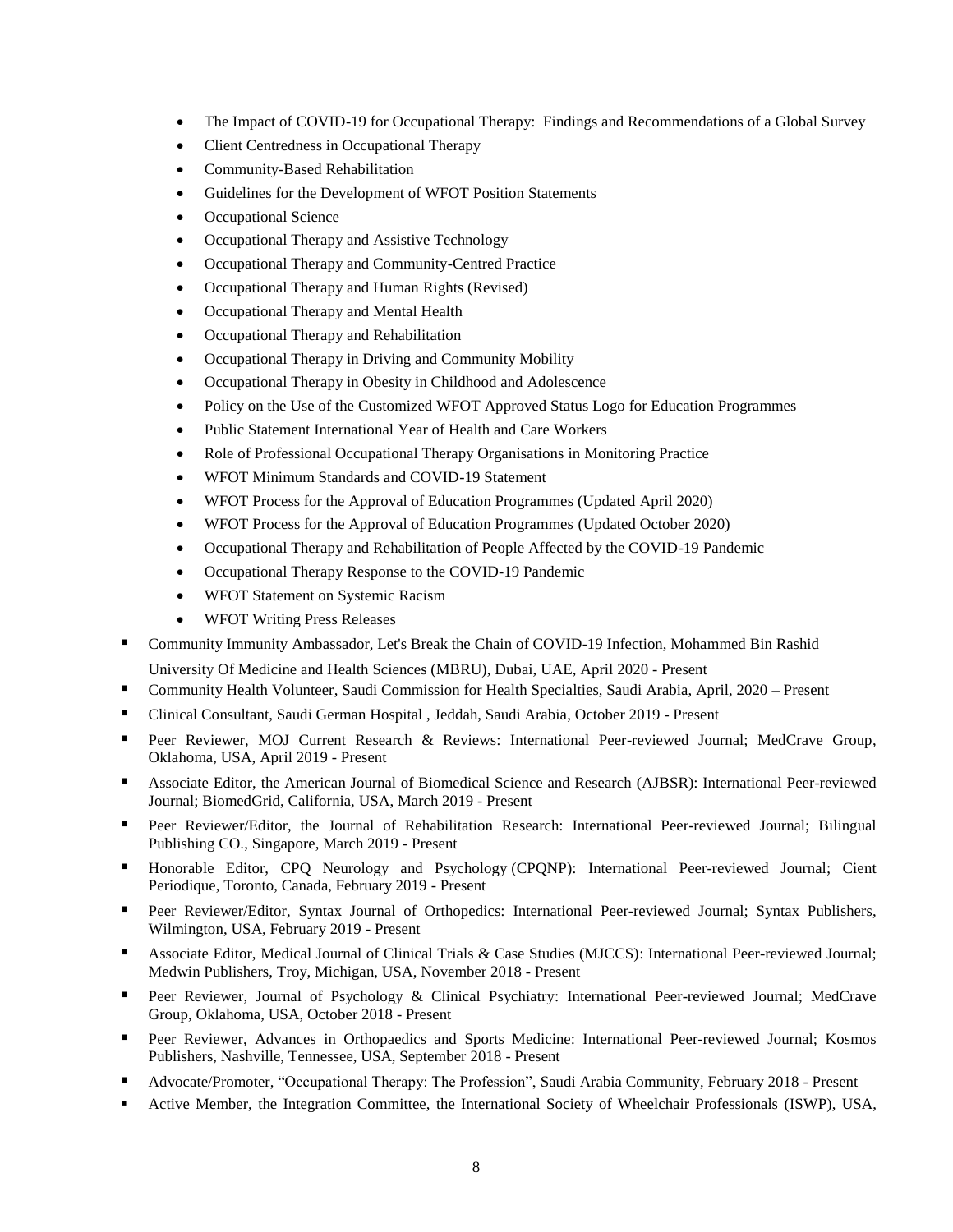September 2017 - Present

- Consultant/Active Member, the Integrative Education for Children with Disabilities Committee, Ministry of Education, USAID, UKaid, Mercy Corps, Jordan, December 2017 - Present
- Honorable/Associate Editor, MOJ Yoga & Physical Therapy (MOJYPT): International Peer-reviewed Journal; MedCrave Group, Oklahoma, USA, February 2017 - Present
- Head of Social, Sport, and Students Committee, School of Rehabilitation Sciences, University of Jordan, September 2016 - January 2018 (Community-based Activities coordinated, such as but not limited to: International Day for Persons with Disabilities, Occupational Therapy Centennial Ceremony, Charitable Free Health Day, Scientific Day, Bazaar Day, Blood Donation Campaign, Purposeful Activities for Wheelchair Users and Children with Disabilities)
- Clinical Consultant/Coordinator, Community-based Rehabilitation Services for Children and Adults with Special Needs, Amman, Jordan, September 2016 - January 2018

# **Peer Review and Editor Records**

#### **Verified Peer Review and Editor Record Summary, March 2017 – Present**

Peer Review Summary: 31 Reviews for International Peer-reviewed Journals, including:

- 16 Reviews for the Journal of Psychology & Clinical Psychiatry
- 8 Reviews for MOJ Yoga & Physical Therapy
- 3 Reviews for Advances in Orthopedics and Sports Medicine
- <sup>2</sup> 2 Reviews for American Journal of Biomedical Science & Research
- 1 Review for WORK: A Journal of Prevention, Assessment & Rehabilitation
- 1 Review for MOJ Current Research & Reviews

Editor Record Summary: 6 Publications for International Peer-reviewed Journals, including:

- 4 Publications for MOJ Yoga & Physical Therapy
- 2 Publications for Research International Journal of Community Medicine and Public Health

# **CLINICAL EXPERIENCE**

#### **Batterjee Medical College (BMC), Occupational Therapy Program, Jeddah, Saudi Arabia**

Founding Chairman/Head of Program (HOP)/Fieldwork Educator/Clinical Consultant, Supervisor, February 2018 – Present

- Develop occupational therapy (BS) clinical training and internship program
- Integrate occupational therapy clinical services into the interdisciplinary rehabilitation team at BMC

#### **The University of Jordan, School of Rehabilitation, Department of Occupational Therapy, Amman, Jordan**

Fieldwork Educator/Clinical Consultant, Supervisor, Coordinator, October 2014 – January 2018

Mentorship: Clinical fieldwork experience and senior students rotations supervision

- Applied occupational therapy in neurological and physical disorders
- Applied occupational therapy in geriatrics and psychiatry
- Occupational therapy techniques

#### **The Hashemite University, School of Allied Health Sciences, Department of Occupational Therapy, Zarqa, Jordan** Consultant/Fieldwork Educator/Coordinator/Clinical Supervisor, January 2014 – September 2014

Mentorship: Clinical fieldwork experience and senior students rotations supervision

- Occupational therapy treatment for mental health disorders
- Developmental pediatrics and community-based rehabilitation

#### **University of Pittsburgh, SHRS, Department of Rehabilitation Science and Technology, Pittsburgh, PA, USA**

Clinical Team Leader, January 2011 – April 2012

Wheeled mobility and seating interventions (wheelchairs assessments, delivery, training, adjustments, etc.)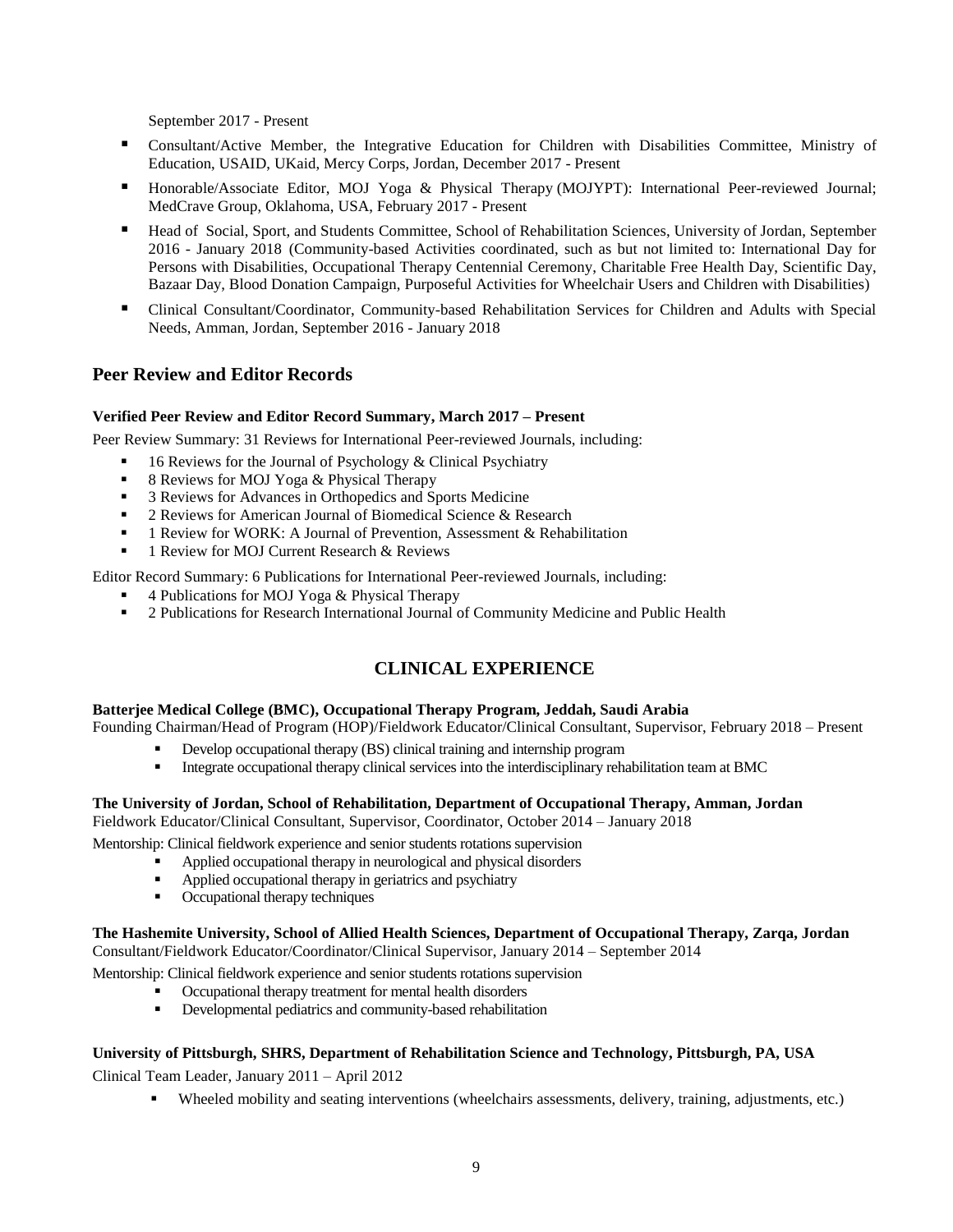**Pressure ulcers prevention at nursing homes** 

# **Center for Assistive Technology (CAT)**

## **University of Pittsburgh Medical Center (UPMC), Pittsburgh, PA, USA** October 2010 – December 2010

Internship: Assistive Technology Professional (ATP)

- Seating and positioning (powered and manual wheelchair evaluations and prescriptions)
- Pressure mapping evaluations for wheelchair users with different neurological and physical dysfunctions using Force Sensing Array (FSA) technology
- Assistive technology *Interdisciplinary* evaluations (computer access, AT for cognitive/perceptual disabilities, hearing loss, visually impaired, communication disorders, etc.)

#### **The Children's Institute**

#### **Occupational Therapy Department, Pittsburgh, PA, USA** January 2010 – April 2010

Preceptorship: Outpatient/Inpatient/School-based Rehabilitation

- Evaluate and treat children with different diagnoses (i. e., neural/orthopedic disorders, such as RND, CVA, TBI, SCI, fractures, Mental Retardation, Down Syndrome, Pervasive Developmental Disorders (PDDs; Autism Spectrum Disorders (ASDs; Autistic disorder, Asperger's, Rett's disorder, Childhood disintegrative disorder, etc.)
- Seating and positioning evaluations for children with physical dysfunctions
- Augmentative and Alternative Communication (AAC) devices evaluations, fittings, and trainings

#### **The Veterans Hospital (VA)**

#### **Occupational Therapy Department, Pittsburgh, PA, USA** October 2009 – January 2010

Preceptorship: Edema / Burns

- Neurological and physical dysfunctions
- Upper extremity rehabilitation
- **Provide services for patients with hand injuries, burns and edema, shoulder injuries and rotator cuff** impingements.

#### **I.C.E.S Company, Kuwait,** December 2006 – June 2009

#### **Senior Occupational Therapist; Al Nibras International School (NIS) for Children with Special Needs**

#### **Head of Occupational Therapy Department; Tamkeen Center for Educational Services**

- Assess and treat children with special needs: Autism disorders, Mental Retardation, Down syndrome, etc.
- In charge of OT services in Tamkeen center (evaluation, intervention, discharge plans, assistive technology equipment, referrals for students with Learning Difficulties (Dyslexia, Dysgraphia, Dyscalculia), apraxia, and Attention Deficit and Hyperactivity Disorder (ADHD).

#### **Spa and Massage Experience**

#### **Spa Manager; Corners Spa, Holiday Inn Hotel, Kuwait, March 2007 – June 2009**

#### **Senior Massage Therapist; Zara Spa, Movenpick Resort, Dead Sea, Jordan, Sep., 2006 – December 2006**

- Train and apply variety of facial and body treatments, such as: Salt scrub, Mud wrap, Dry floatation mud wrap, Hydrotherapy, and Healing mud facial,
- Train and apply variety of massage techniques, such as: Swedish, Sport, Aromatherapy, Cooling menthol, Pressure Points, Slimming / Anti-cellulite, Cupping, and Stone massages.

#### **Jordan University, Occupational Therapy Department: Clinical Fieldwork , Amman, Jordan** Oct., 2003 – Sep., 2006 **CBR – Community Based Rehabilitation center**

- $\blacksquare$  Deal with the society members  $\&$  improve the sense of team work
- Help children with disabilities to be more productive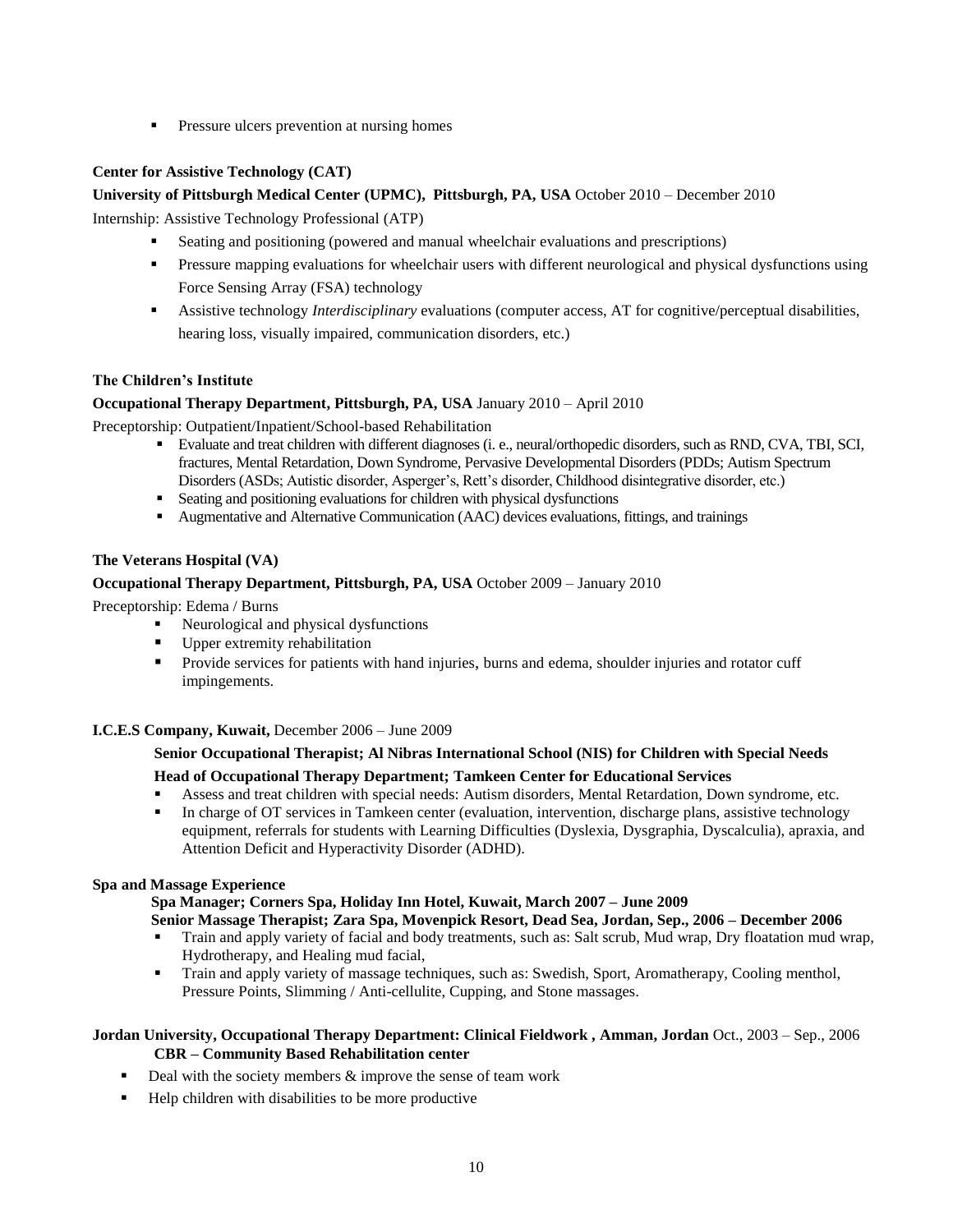#### **Al Basheer Hospital – Occupational Therapy department**

Assess and treat individuals with physical dysfunctions and hand injuries

# **Al Hussein Center for physical disabilities**

Apply orthopedic, neurorehabilitation, compensatory techniques & create adaptations for an independent and safe living

#### **Al Fhais National Center for Mental Disorders**

 $\blacksquare$  Deal with acute & chronic diagnoses and provide a variety of functional activities

# **Jordan University Hospital - Occupational Therapy Department**

- **Provide services to patients with different dysfunctions (autism disorders, hemiplegic, paraplegia,** spinal cord lesions, etc.)
- Splinting (hand injuries)

# **Cerebral Palsy Center**

• Provide services to children with cerebral palsy

# **Certification/Licensure**

- Create a Professional Online Presence, University of Leeds and Institute of Coding, UK, December 2020
- Communication and Interpersonal Skills at Work, University of Leeds and Institute of Coding, UK, December 2020
- COVID-19: Psychological First Aid (PFA), Public Health England, UK, December 2020
- Collaborative Working in a Remote Team, University of Leeds & Institute of Coding, UK, December 2020
- Certificate of Editorial Board Membership, Research International Journal of Community Medicine and Public Health, MSD Publications, India, August 2020
- "English for Healthcare" Certificate, King's College London, UK, August, 2020
- "Professional Resilience: Building Skills to Thrive at Work" Certificate, Deakin University, Australia, July, 2020
- Certificate of Advisory Member, Institute of Research Engineers and Scientists (IRES), India/Malaysia, June, 2020
- "Medical Education in the Post-COVID-19 Era: Preparing Faculty and Enabling Learning" Certificate, Harvard Medical School, USA, May, 2020
- "Managing Mental Health and Stress" Certificate, Coventry University, UK, May, 2020
- "Cognitive Behavioral Skills to Treat Back Pain: The Back Skills Training (BeST) Program" Certificate, University of Oxford, UK, April, 2020
- "Health Emergencies Program" Certificates, World Health Organization (WHO), Geneva, 2020:
	- Competency-Based Learning
	- Standard Precautions: Hand Hygiene
	- Standard Precautions: Environmental Cleaning & Disinfection
	- Infection Prevention and Control (IPC)
	- Severe Acute Respiratory Infection (SARI) Treatment Facility Design
	- Introduction to Health Sector Emergency Response Management
- "The Telephone & Telemedicine in Clinical Medicine: An Instrument of Opportunity & Risk" Certificate, Harvard Medical School, USA, April, 2020
- "Clinical Management Through COVID-19 Webinar Series" Certificates, Harvard Medical School, USA, 2020:
	- Lessons Learned from Around the World in Dealing with COVID-19
	- Mental Health Effects of the COVID-19 Pandemic
	- ICU Management of Coronavirus Patients
	- Ethical and Psychosocial Issues in Management of COVID-19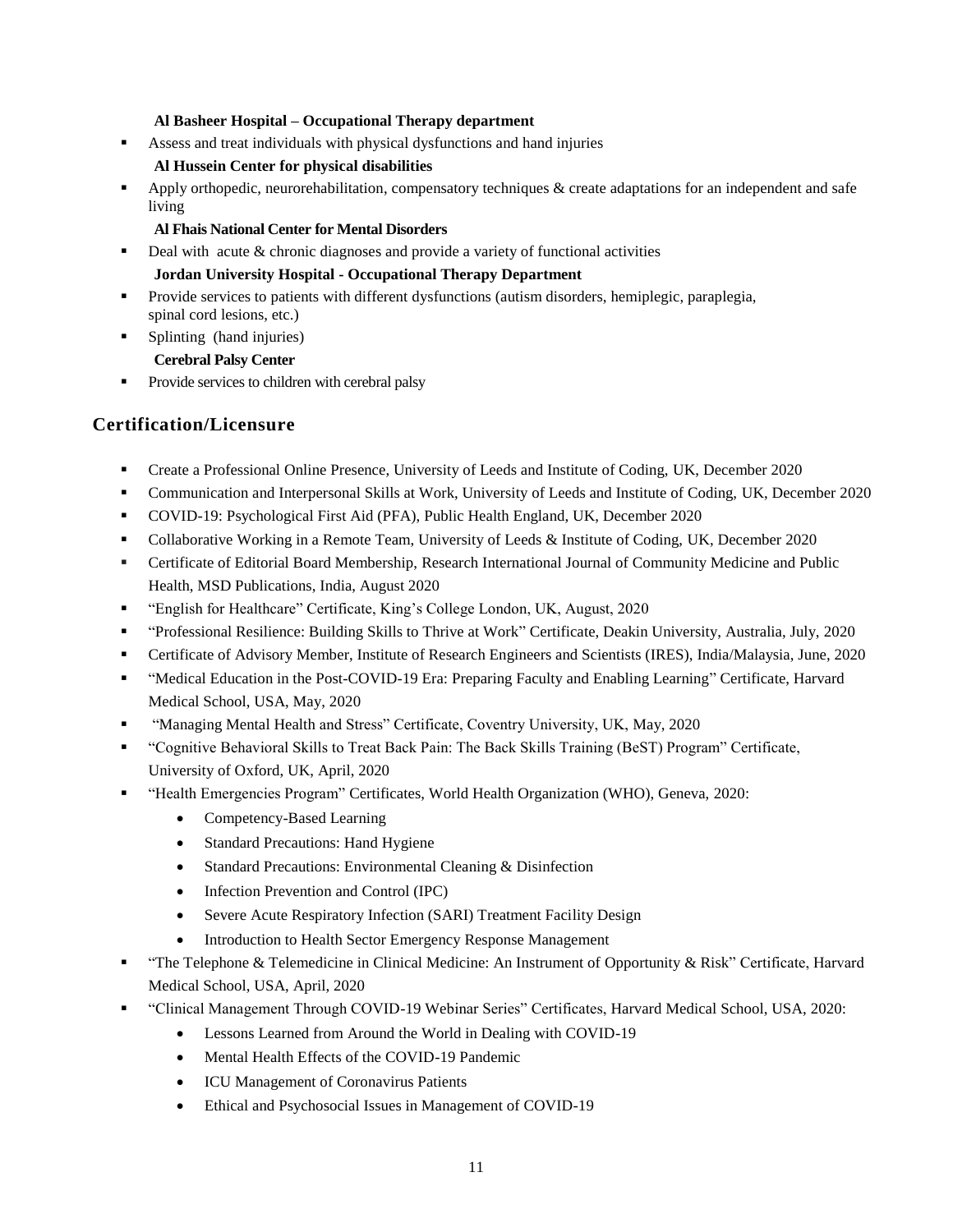- Coping with the Stress of Coronavirus
- Coronavirus in the US: Facts, Fictions and Practical Tips
- Perspectives on Recovery from COVID-19
- "Work-Life Balance and the Impact of Remote Working" Certificate, Coventry University, UK, April, 2020
- "The Occupational Therapy for Driving and Community Mobility" Certificate, Adaptive Mobility Services, USA, April, 2020
- "Understanding Addiction" Certificate, Harvard Medical School, USA, April, 2020
- "Introduction to Infection Control" Certificate, Virtual Medical Academy, Saudi Arabia, April, 2020
- "Understanding Autism, Asperger's & ADHD" Certificate, University of Derby Online Learning, UK, April, 2020
- "The Many Faces of Autism" Certificate, Autism Certification Center, USA, April, 2020
- "MBRU Community Immunity Ambassador" Certificate, Let's Break the Chain of COVID-19 Infection, Mohammed Bin Rashid University Of Medicine and Health Sciences (MBRU), UAE, April, 2020
- "Community Health Volunteering Training Program" Certificate, Saudi Commission for Health Specialties, Saudi Arabia, April, 2020
- "Be an Online Tutor in 24 Hours Course" Certificate, Hamdan Bin Mohammed Smart University, UAE, April, 2020
- "Design an Online Course Using MoodleCloud & Google Classroom" Certificate, Hamdan Bin Mohammed Smart University, UAE, April, 2020
- Professional Project Management, TechTrans; Sdeem Electronic Platform, Saudi Arabia, April, 2020
- Strategic Planning, TechTrans; Sdeem Electronic Platform, Saudi Arabia, April, 2020
- Digital Transformation and Technical Future, TechTrans; Sdeem Electronic Platform, Saudi Arabia, April, 2020
- Successful Leader, TechTrans; Sdeem Electronic Platform, Saudi Arabia, April, 2020
- Becoming A Successful Entrepreneur, TRA Academy, UAE, April, 2020
- Digital and Social Media Marketing, TRA Academy, UAE, April, 2020
- Creativity and Innovation, TRA Academy, UAE, April, 2020
- "Academic Development Workshops" Certificates, BMC, Saudi Arabia, 2019/2020:
	- Item Analysis to Improve Assessment and Close the Loop
	- An Approach to ExamSoft: User Guide
	- Blackboard Collaborate Tricks
- "Blackboard Learn Teaching Readiness" Certificate, Blackboard Master Distributor for the Middle East "BME", Saudi Arabia, August 2019
- Certified Wheelchair Service Provider, International Society of Wheelchair Professionals (ISWP), USA, March 2019
- Certificate of Editorial Board Membership, Journal of Rehabilitation Research, Bilingual Publishing CO., Singapore, March 2019
- Certificate of Honorable Editor, Journal of MOJ Yoga & Physical Therapy, MedCrave Group, USA, February 2019
- Certificate of Editorial Board Membership, CPQ Neurology and Psychology Journal, Cient Periodique, Canada, February 2019
- Certificate of Editorial Board Membership, Syntax Journal of Orthopedics, Syntax Publishers, USA, February 2019
- "Academic Development Workshops" Certificates, BMC, Saudi Arabia, 2018/2019:
	- Direct and Indirect Assessment
	- Inter-professional Education (IPE)
	- High Quality MCQs
	- Assessing your Assessment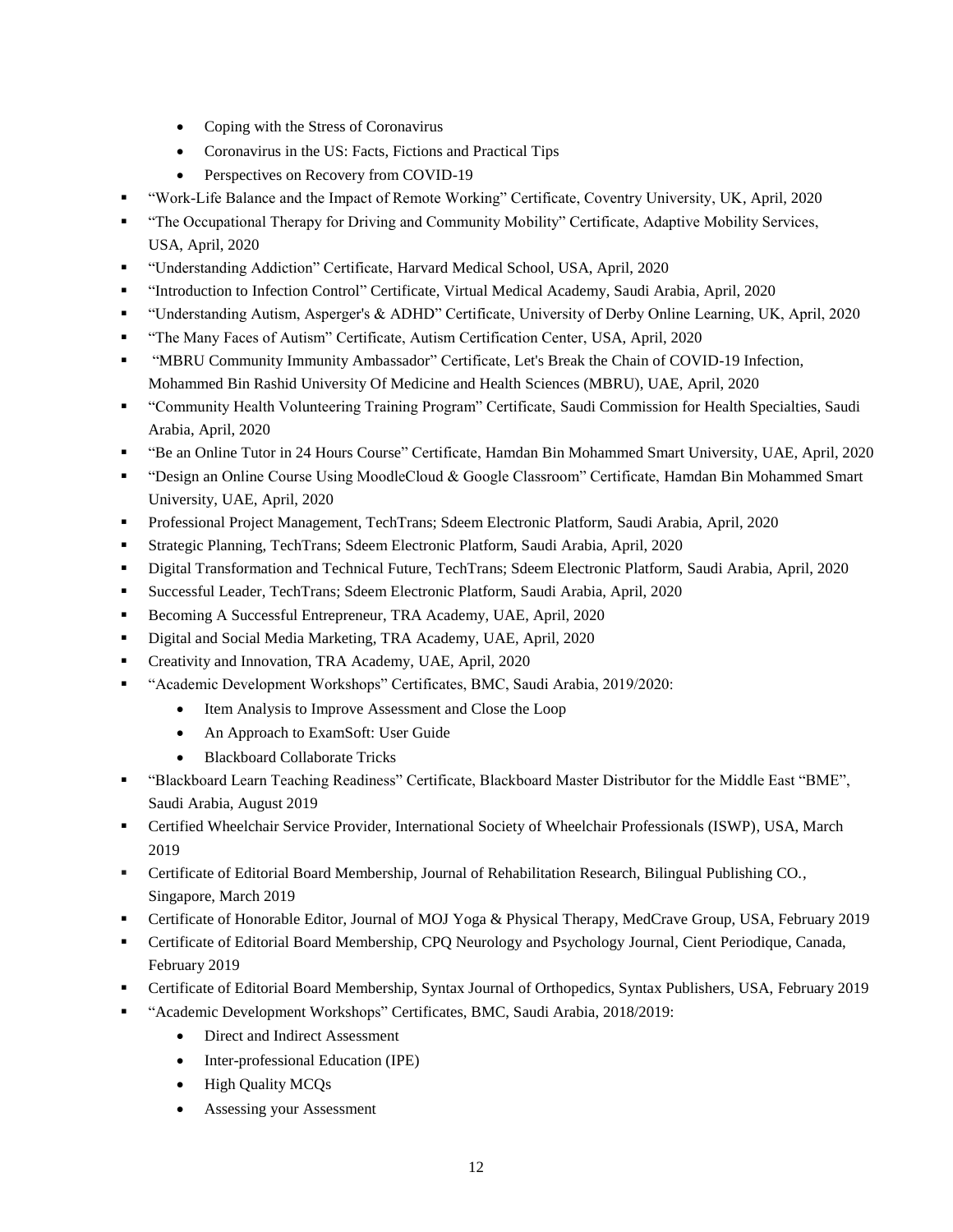- Program Learning Outcomes (PLOs) & Curriculum Mapping
- Course Specifications
- Assignment Design
- Flipping the Classroom
- Setting a Fair Pass Mark
- Case study: Using Assessment Data for Curriculum Improvement
- Assessment Blueprint
- Certificate of Peer Reviewer, Journal of Psychology & Clinical Psychiatry, MedCrave Group, USA, October 2018
- Certificate of Peer Reviewer Board Membership, Journal of Advances in Orthopaedics and Sports Medicine, Kosmos Publishers, Nashville, Tennessee, USA, September 2018
- ISWP ToT "Training of Trainer" Trainer Recognition Certificate, ISWP, USA, May 2018
- Wheelchair Service Provision "Basic and Intermediate Knowledge Tests Certificates", ISWP, USA, April 2018
- Certificate of Associate Editor, Journal of MOJ Yoga & Physical Therapy, MedCrave Group, USA, June 2017
- Licensure for Occupational Therapy Practice, # 80002/198, September 2015, Ministry of Health, Jordan
- Teaching Strategies for University Students, May 2014, the Hashemite University, Jordan
- Continuing Education Program: Fundamentals of wheelchairs seating and mobility, March 2012, USA
- Graduate Record Examination (GRE), November 2010, USA
- **Reliability in Performance Assessment of Self-Care Skills (PASS) outcome measures, May 2010**
- Cardiopulmonary Resuscitation (CPR) Certification (AHA), September 2009, USA
- **Human Subjects Research in Biomedical Science, August 2009, USA**
- Research Integrity, August 2009, USA
- Security and Privacy Awareness for Health Professionals, August 2009, USA
- Continuing Medical Education: Bloodborne Pathogen Training, August 2009, USA
- Occupational Therapy Licensure, # 370345, April 2009 September 2011, Kuwait
- Test of English as a Foreign Language (TOEFL iBT), January 2009, Kuwait

# **Membership**

- Review Board, MOJ Current Research & Reviews, MedCrave Group, USA, April 2019-Present
- Editorial Board, American Journal of Biomedical Science and Research, BiomedGrid, USA, March 2019 Present
- Editorial Board, CPQ Neurology and Psychology, Cient Periodique, Canada, February 2019 Present
- Editorial Board, Syntax Journal of Orthopedics, Syntax Publishers, USA, February 2019-Present
- Review Board, Journal of Psychology & Clinical Psychiatry, MedCrave Group, USA, October 2018-Present
- Quality Assurance and Program Accreditation, Academic Affairs, & Curriculum Review Committees, BMC, KSA, September 2018 – Present
- Review Board, Advances in Orthopaedics and Sports Medicine, Kosmos Publishers, Nashville, Tennessee, USA, September 2018 - Present
- **International Society of Wheelchair Professionals (ISWP), USA, September 2017 Present**
- Wheelchair International Network (WIN), USA, September 2017 Present
- World Federation of Occupational Therapists (WFOT), UK, April 2017 Present
- Editorial Board, MOJ Yoga & Physical Therapy, MedCrave Group, USA, February 2017-Present
- Jordanian Society of Occupational Therapy (J.S.O.T), # JSOT00109, Jordan, May 2006 Present
- School of Rehabilitation Board, University of Jordan, Jordan, September 2016 January 2018